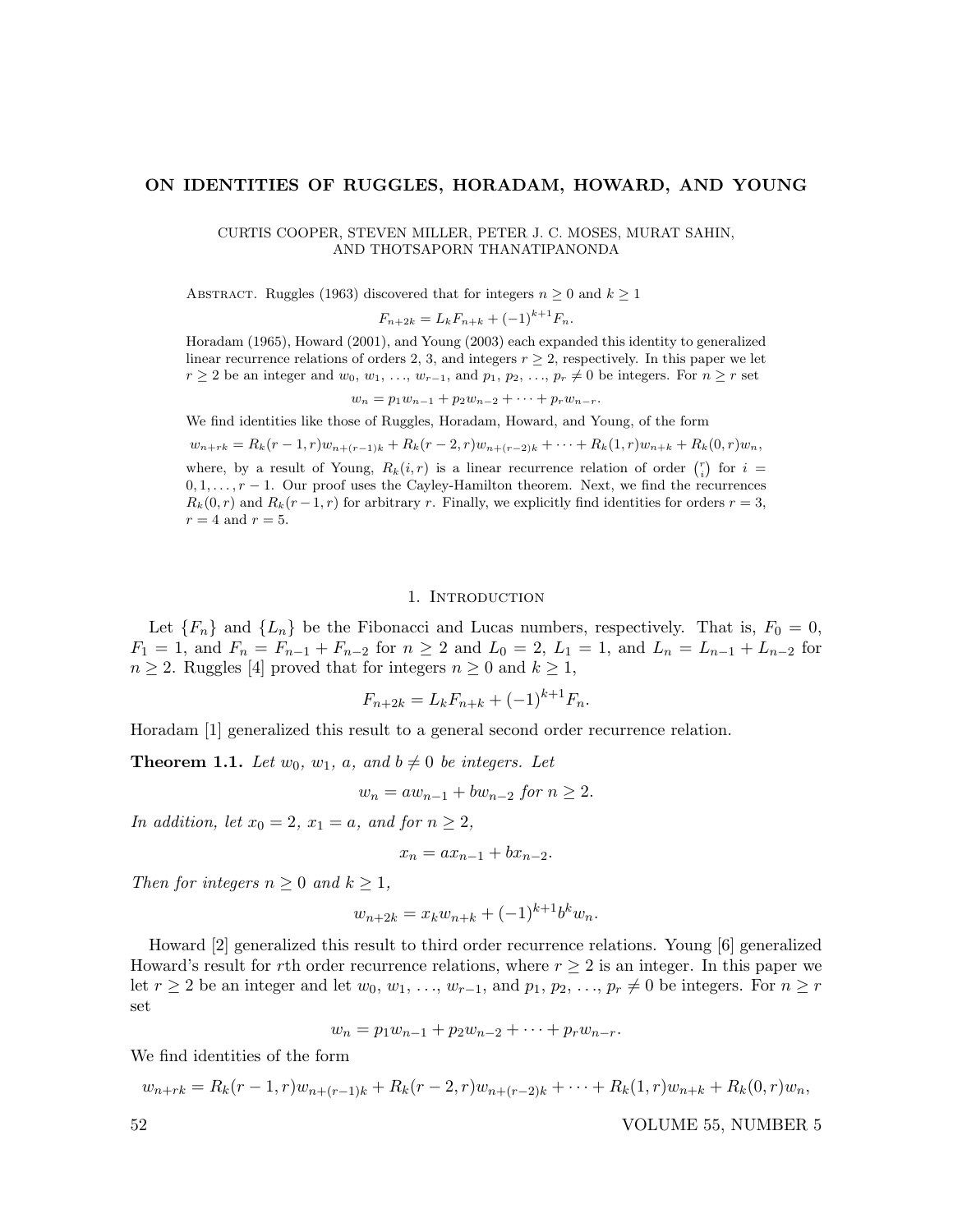where  $R_k(i, r)$  is a linear recurrence sequence in k of order  $\binom{r}{i}$  $i_j$  for  $i = 0, 1, ..., r - 1$ . Our proof uses the Cayley-Hamilton theorem. In addition, we find the recurrences  $R_k(0,r)$  and  $R_k(r-1,r)$  for arbitrary r and we explicitly find identities for  $r=3$ ,  $r=4$  and  $r=5$ .

# 2. General Equation and Lemma

To begin, we need a general equation and a useful lemma.

Let  $r \geq 2$  be an integer. Let  $w_0, w_1, \ldots, w_{r-1}$  and  $p_1, p_2, \ldots, p_r \neq 0$  be integers. Let

$$
w_n = p_1 w_{n-1} + p_2 w_{n-2} + \dots + p_r w_{n-r} \text{ for } n \ge r. \tag{2.1}
$$

We now state our lemma.

**Lemma 2.1.** Let  $k \ge 1$  and  $r \ge 2$  be an integers. Let  $\{w_n\}$  be defined by (2.1). Let M be the  $r \times r$  matrix given by

|   | $p_2$ | $p_{3}% \sqrt{p}=\sqrt{p_{2}-p_{1}}$ | $p_{r-1}$ | $p_r$ |  |
|---|-------|--------------------------------------|-----------|-------|--|
|   | O     | $\Omega$                             |           |       |  |
| 0 |       | $\Omega$                             |           |       |  |
|   |       |                                      |           |       |  |
|   |       | 0                                    |           |       |  |
|   |       | $\Box$                               |           |       |  |

Let

$$
p(x) = \det(xI - M^k) = \sum_{i=0}^{r} C_k(i, r)x^i
$$

be the characteristic polynomial of  $M^k$ . Then

$$
\sum_{i=0}^{r} C_k(i, r) w_{n+ik} = 0.
$$
\n(2.2)

Proof. By the Cayley-Hamilton Theorem, every matrix satisfies its characteristic polynomial. Therefore,

$$
p(M^k) = \det(M^k I - M^k) = \sum_{i=0}^r C_k(i, r)(M^k)^i = 0.
$$
 (2.3)

Multiplying both sides of (2.3) on the right by

$$
\begin{pmatrix} w_n \\ w_{n-1} \\ \vdots \\ w_{n-r+1} \end{pmatrix}
$$

gives

$$
\sum_{i=0}^{r} C_k(i,r) M^{ik} \begin{pmatrix} w_n \\ w_{n-1} \\ \vdots \\ w_{n-r+1} \end{pmatrix} = \begin{pmatrix} 0 \\ 0 \\ \vdots \\ 0 \end{pmatrix} .
$$
 (2.4)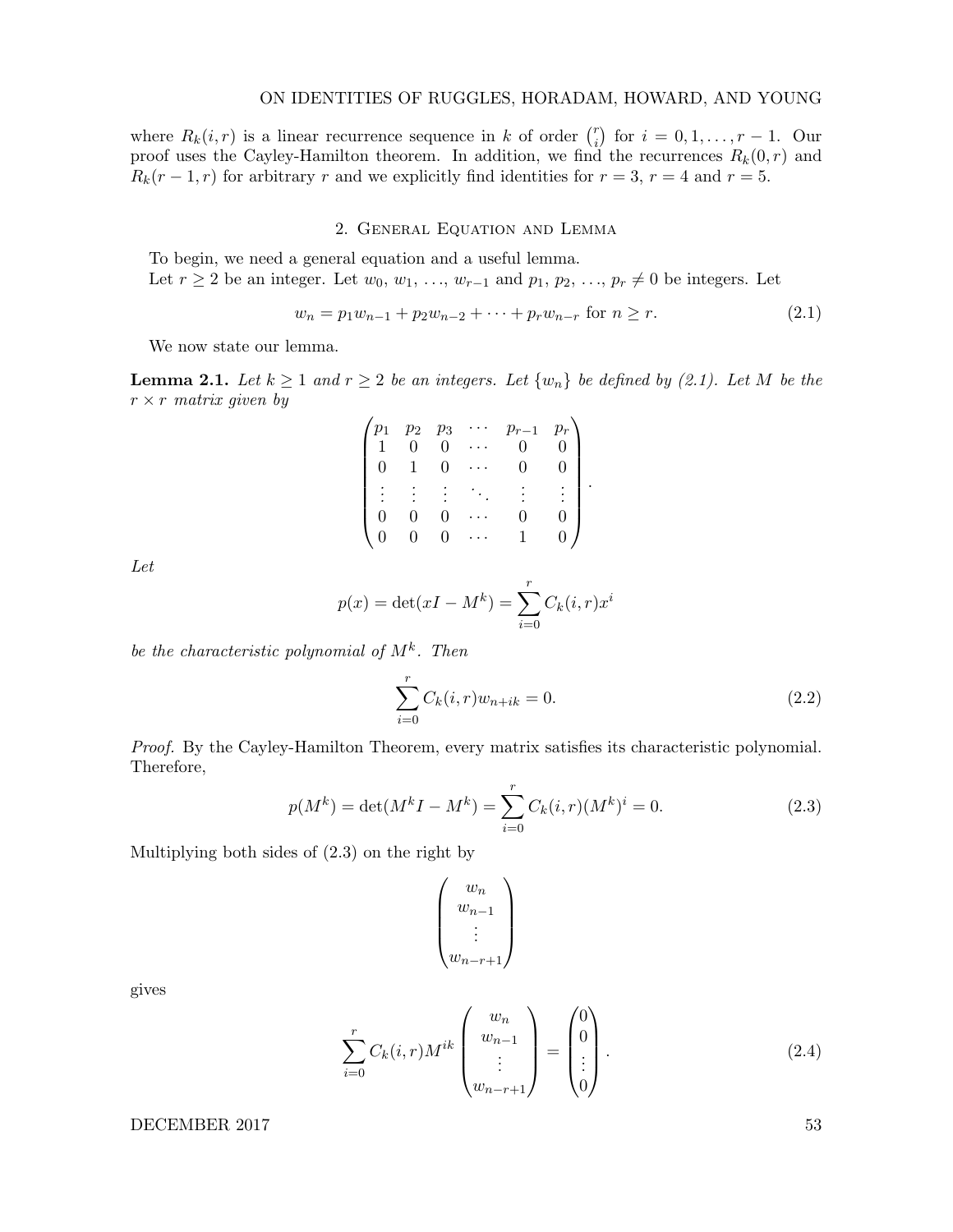It can be shown by a routine induction on  $m$ , that

$$
\begin{pmatrix}\np_1 & p_2 & p_3 & \cdots & p_{r-1} & p_r \\
1 & 0 & 0 & \cdots & 0 & 0 \\
0 & 1 & 0 & \cdots & 0 & 0 \\
\vdots & \vdots & \vdots & \ddots & \vdots & \vdots \\
0 & 0 & 0 & \cdots & 0 & 0 \\
0 & 0 & 0 & \cdots & 1 & 0\n\end{pmatrix}^m \begin{pmatrix}\nw_n \\
w_{n-1} \\
\vdots \\
w_{n-r+1}\n\end{pmatrix} = \begin{pmatrix}\nw_{n+m} \\
w_{n+m-1} \\
\vdots \\
w_{n+m-r+1}\n\end{pmatrix}.
$$
\n(2.5)

Letting  $m = ik$  in (2.5) and substituting the right-hand side of (2.5) into (2.4), we obtain

$$
\sum_{i=0}^{r} C_k(i,r) \begin{pmatrix} w_{n+ik} \\ w_{n+ik-1} \\ \vdots \\ w_{n+ik-r+1} \end{pmatrix} = \begin{pmatrix} \sum_{i=0}^{r} C_k(i,r) w_{n+ik} \\ \sum_{i=0}^{r} C_k(i,r) w_{n+ik-1} \\ \vdots \\ \sum_{i=0}^{r} C_k(i,r) w_{n+ik-r+1} \end{pmatrix} = \begin{pmatrix} 0 \\ 0 \\ \vdots \\ 0 \end{pmatrix}.
$$
\n(2.6)

Equating the first component of the two column vectors of  $(2.6)$  gives the result.

Since the leading coefficient of the characteristic polynomial of  $M^k$  is 1, we have  $C_k(r,r) = 1$ . Therefore, we can rewrite (2.2) as

$$
w_{n+rk} = -C_k(r-1,r)w_{n+(r-1)k} - C_k(r-2,r)w_{n+(r-2)k} - \cdots - C_k(0,r)w_n.
$$

By letting  $R_k(i, r) = -C_k(i, r)$  for  $i = 0, 1, \ldots, r - 1$ , this identity takes the form

$$
w_{n+rk} = R_k(r-1,r)w_{n+(r-1)k} + R_k(r-2,r)w_{n+(r-2)k} + \cdots + R_k(0,r)w_n.
$$

First, we find this identity for the Tribonacci sequence. Then, we determine the sequences  $R_k(r-1,r)$  and  $R_k(0,r)$  for general r. Finally, using a computer algebra system and a result of Young [6], who proved that each sequence  $R_k(i, r)$  is a recurrence relation of order  $\binom{r}{i}$  $i \choose i$ , we explicitly find the recurrence relations for the sequences  $R_k(1,3)$ ,  $R_k(1,4)$ ,  $R_k(2,5)$ ,  $R_k(3,5)$ ,  $R_k(2, 4)$  and  $R_k(1, 5)$ .

# 3. Howard's Identity for the Tribonacci Sequence

In the following section we demonstrate use of Lemma 2.1 on the Tribonacci sequence [3, A000073], defined by

$$
T_n = T_{n-1} + T_{n-2} + T_{n-3} \text{ for } n \ge 3,
$$
\n(3.1)

with initial conditions  $T_0 = 0$ ,  $T_1 = 0$ , and  $T_2 = 1$ .

The polynomials producing  $R_k(2,3)$ ,  $R_k(1,3)$ , and  $R_k(0,3)$  for  $(3.1)$  are the following.

$$
\det(xI - I) = \det\begin{pmatrix} x - 1 & 0 & 0 \\ 0 & x - 1 & 0 \\ 0 & 0 & x - 1 \end{pmatrix} = x^3 - 3x^2 + 3x - 1.
$$

$$
\det(xI - M) = \det\begin{pmatrix} x - 1 & -1 & -1 \\ -1 & x & 0 \\ 0 & -1 & x \end{pmatrix} = x^3 - x^2 - x - 1.
$$

$$
\det(xI - M^2) = \det\begin{pmatrix} x - 2 & -2 & -1 \\ -1 & x - 1 & -1 \\ -1 & 0 & x \end{pmatrix} = x^3 - 3x^2 - x - 1.
$$

54 VOLUME 55, NUMBER 5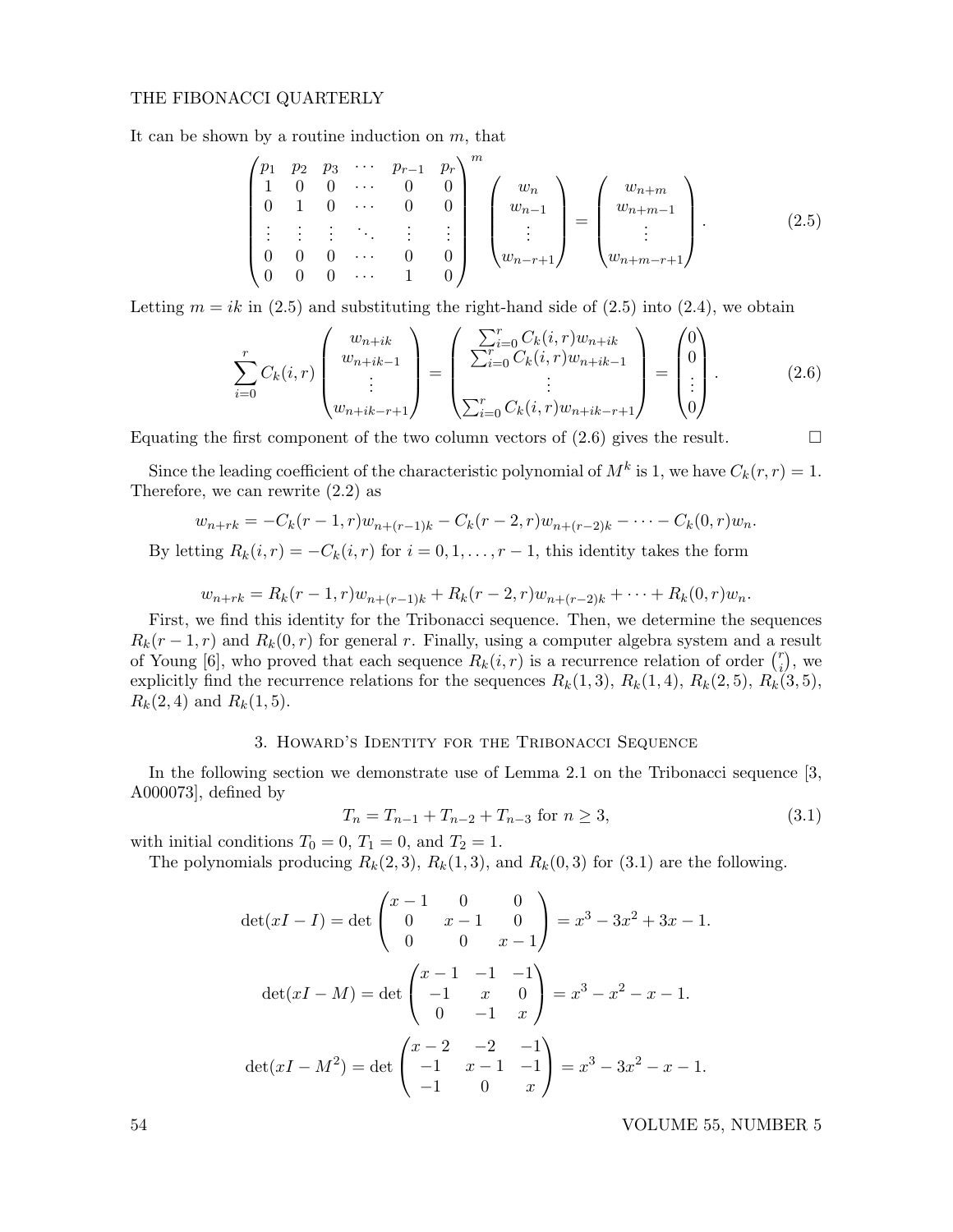$$
\det(xI - M^3) = \det\begin{pmatrix} x - 4 & -3 & -2 \\ -2 & x - 2 & -1 \\ -1 & -1 & x - 1 \end{pmatrix} = x^3 - 7x^2 + 5x - 1.
$$
  
\n
$$
\det(xI - M^4) = \det\begin{pmatrix} x - 7 & -6 & -4 \\ -4 & x - 3 & -2 \\ -2 & -2 & x - 1 \end{pmatrix} = x^3 - 11x^2 - 5x - 1.
$$
  
\n
$$
\det(xI - M^5) = \det\begin{pmatrix} x - 13 & -11 & -7 \\ -7 & x - 6 & -4 \\ -4 & -3 & x - 2 \end{pmatrix} = x^3 - 21x^2 - x - 1.
$$
  
\n
$$
\det(xI - M^6) = \det\begin{pmatrix} x - 24 & -20 & -13 \\ -13 & x - 11 & -7 \\ -7 & -6 & x - 4 \end{pmatrix} = x^3 - 39x^2 + 11x - 1.
$$

Here are the initial values of these sequences.

Table 1. Values of Specific Third Order Sequences

|                                                                    |  |  |  |  |  |  | k 0 1 2 3 4 5 6 7 8 9 10 11 12 13 14 15 |  |
|--------------------------------------------------------------------|--|--|--|--|--|--|-----------------------------------------|--|
| $T_k$ 0 0 1 1 2 4 7 13 24 44 81 149 274 504 927 1705               |  |  |  |  |  |  |                                         |  |
| $R_k(2,3)$ 3 1 3 7 11 21 39 71 131 241 443 815 1499 2757 5071 9327 |  |  |  |  |  |  |                                         |  |
| $R_k(1,3)$ -3 1 1 -5 5 1 -11 15 -3 -23 41 -21 -43 105 -83 -65      |  |  |  |  |  |  |                                         |  |
|                                                                    |  |  |  |  |  |  |                                         |  |

Let

$$
a_n = a_{n-1} + a_{n-2} + a_{n-3} \text{ for } n \ge 3
$$
\n
$$
(3.2)
$$

with initial conditions  $a_0 = 3$ ,  $a_1 = 1$ , and  $a_2 = 3$ . This is [3, A001644].

Let

$$
b_n = -b_{n-1} - b_{n-2} + b_{n-3} \text{ for } n \ge 3
$$
\n(3.3)

with initial conditions  $b_0 = -3$ ,  $b_1 = 1$ , and  $b_2 = 1$ . This is [3, A073145].

We now have the following theorem.

**Theorem 3.1.** Let  $n \geq 0$  and  $k \geq 1$ . Let  $\{T_n\}$ ,  $\{a_n\}$  and  $\{b_n\}$  be defined by (3.1), (3.2), and (3.3), respectively. Then

 $T_{n+3k} = a_k T_{n+2k} + b_k T_{n+k} + T_n.$ 

4. THE RECURRENCE  $R_k(r-1,r)$ 

In this section, we determine the sequence  $R_k(r-1,r)$  for arbitrary r. Let  $r \geq 2$  be a positive integer and let  $p_1, p_2, \ldots, p_r \neq 0$  be integers. Let

$$
a_n = p_1 a_{n-1} + p_2 a_{n-2} + \dots + p_r a_{n-r} \text{ for } n \ge r \tag{4.1}
$$

with initial conditions  $a_0 = 0, a_1 = 0, \ldots, a_{r-2} = 0$  and  $a_{r-1} = 1$ .

We begin with a lemma.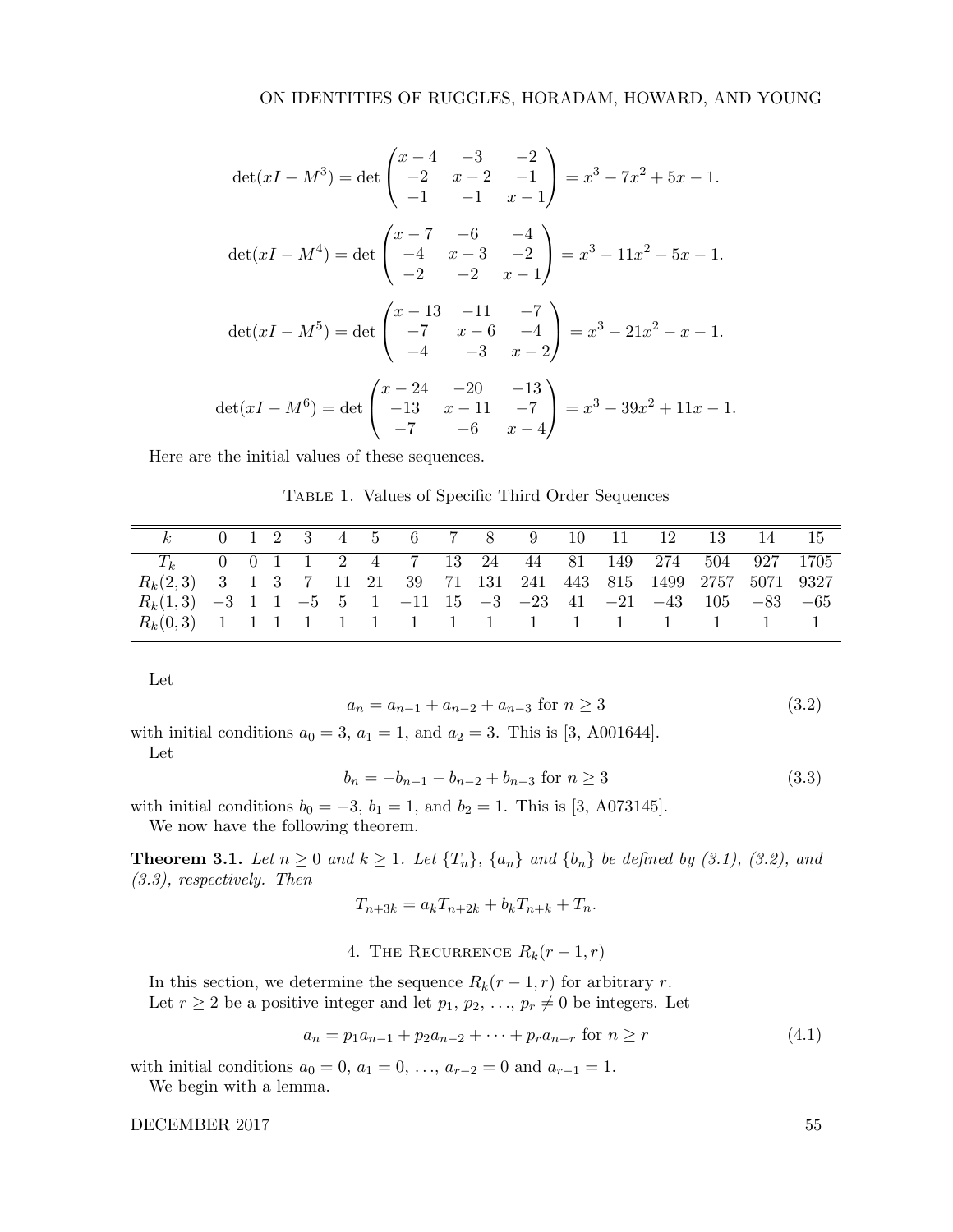**Lemma 4.1.** Let k be a positive integer and  $\{a_n\}$  be defined by (4.1). Then

$$
M^{k} =
$$
\n
$$
\begin{pmatrix}\na_{k+r-1} & p_{2}a_{k+r-2} + p_{3}a_{k+r-3} + \cdots + p_{r}a_{k} & p_{3}a_{k+r-2} + \cdots + p_{r}a_{k+1} & \cdots & p_{r}a_{k+r-2} \\
a_{k+r-2} & p_{2}a_{k+r-3} + p_{3}a_{k+r-4} + \cdots + p_{r}a_{k-1} & p_{3}a_{k+r-3} + \cdots + p_{r}a_{k} & \cdots & p_{r}a_{k+r-3} \\
\cdots & \cdots & \cdots & \cdots & \cdots \\
a_{k} & p_{2}a_{k-1} + p_{3}a_{k-2} + \cdots + p_{r}a_{k-r+1} & p_{3}a_{k-1} + \cdots + p_{r}a_{k-r-2} & \cdots & p_{r}a_{k-1}\n\end{pmatrix}.
$$

*Proof.* The proof of the lemma is by induction on k.

For a positive integer k, the characteristic polynomial of  $M^k$  is

$$
\det(xI - M^k) =
$$
\n
$$
\det\begin{pmatrix}\nx - a_{k+r-1} & -p_2 a_{k+r-2} - p_3 a_{k+r-3} - \cdots - p_r a_k & \cdots & -p_r a_{k+r-2} \\
-a_{k+r-2} & x - p_2 a_{k+r-3} - p_3 a_{k+r-4} - \cdots - p_r a_{k-1} & \cdots & -p_r a_{k+r-3} \\
\vdots & \vdots & \ddots & \vdots \\
-a_k & -p_2 a_{k-1} - p_3 a_{k-2} - \cdots - p_r a_{k-r+1} & \cdots & x - p_r a_{k-1}\n\end{pmatrix}.
$$

By examining the  $-x^{r-1}$  term of the determinant we observe that the sequence  $R_k(r-1,r)$ is

$$
a_{k+r-1} + (p_2 a_{k+r-3} + \dots + p_r a_{k-1}) + (p_3 a_{k+r-4} + \dots + p_r a_{k-1}) + \dots + p_r a_{k-1}
$$
  
=  $a_{k+r-1} + p_2 a_{k+r-3} + 2p_3 a_{k+r-4} + \dots + (r-1)p_r a_{k-1}$ ,

where  $k$  is a positive integer.

To make the notation easier to write, we introduce the following sequence.

Let  $\{a_n\}$  be defined by (4.1). Let  $x_0 = r$  and for any positive integer k, let

 $x_k = a_{k+r-1} + p_2 a_{k+r-3} + 2p_3 a_{k+r-4} + \cdots + (r-1)p_r a_{k-1}.$  (4.2)

The following theorem shows that  $x_k$  is a linear recurrence of order r and gives its recurrence.

**Theorem 4.2.** Let  $n \ge r+1$  be an integer and  $\{x_n\}$  be defined by (4.2). Then

 $x_n = p_1x_{n-1} + p_2x_{n-2} + \cdots + p_rx_{n-r}.$ 

*Proof.* Let  $n \ge r + 1$  be an integer. From the definition of the sequence  $\{x_k\}$ , for  $k =$  $n-1,\ldots,n-r$  we have that

$$
x_k = a_{k+r-1} + p_2 a_{k+r-3} + 2p_3 a_{k+r-4} + \dots + (r-1)p_r a_{k-1}.
$$
\n
$$
(4.3)
$$

For  $k = n - 1, \ldots, n - r$ , multiply the right-hand side of (4.3) by  $p_1, p_2, \ldots, p_r$ , respectively. Adding the first terms of each of the  $r$  expressions, we have

$$
p_1 a_{n+r-2} + p_2 a_{n+r-3} + \cdots + p_r a_{n-1} = a_{n+r-1}.
$$

Adding the second terms of each of the  $r$  expressions, we have

$$
p_2(p_1a_{n+r-4} + p_2a_{n+r-5} + \cdots + p_ra_{n-3}) = p_2a_{n+r-3}.
$$

Adding the third terms of each of the  $r$  expressions, we have

 $2p_3(p_1a_{n+r-5} + p_2a_{n+r-6} + \cdots + p_ra_{n-4}) = 2p_3a_{n+r-4}.$ 

Continue this process until the rth terms of each of the r expressions is reached.

The final result is

$$
a_{n+r-1} + p_2 a_{n+r-3} + \cdots + (r-1)p_r a_n = x_n.
$$

which is what we wanted to prove.  $\Box$ 

56 VOLUME 55, NUMBER 5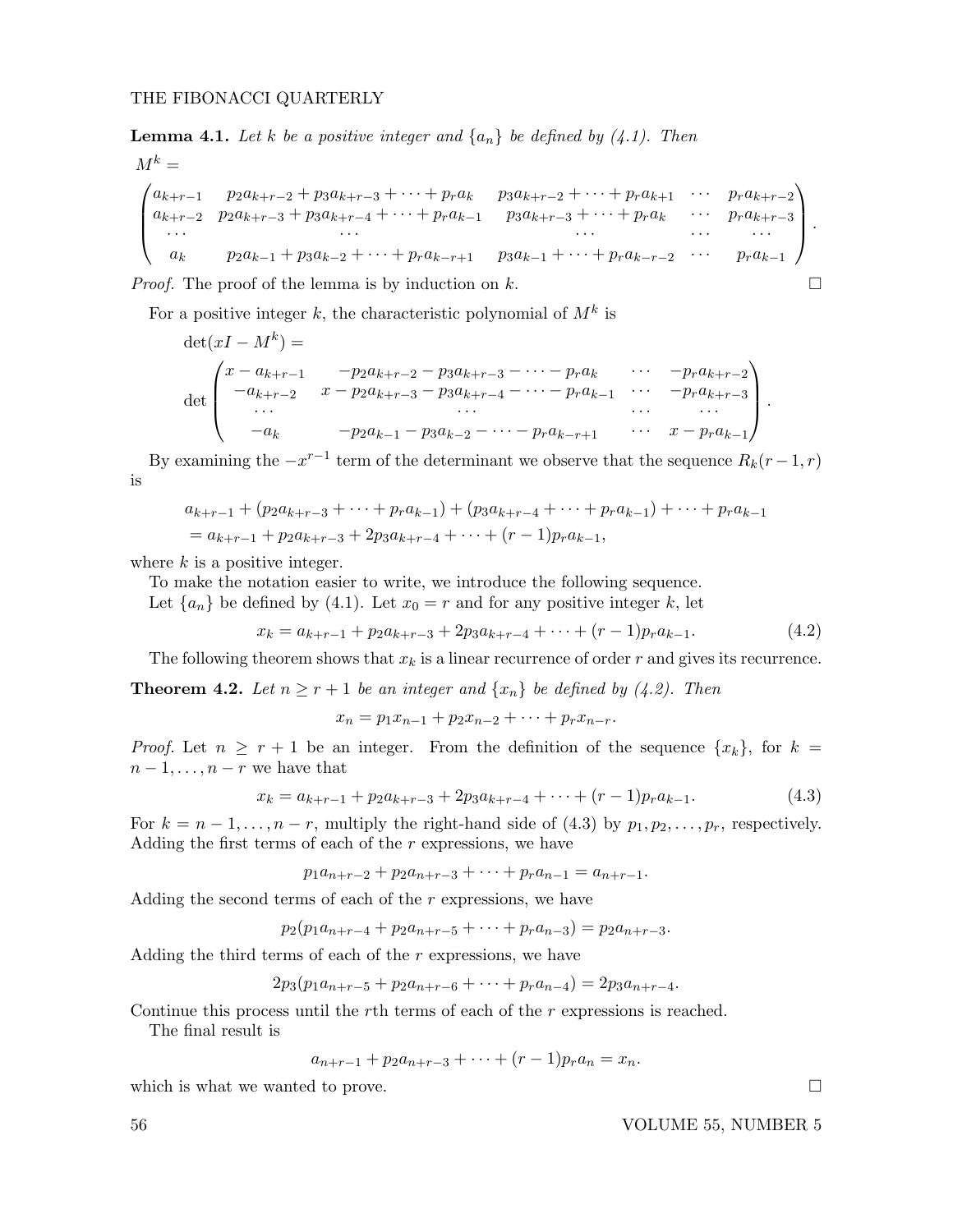5. THE RECURRENCE  $R_k(0,r)$ 

In this section we determine the sequence  $R_k(0, r)$  for arbitrary r. We prove the following theorem.

**Theorem 5.1.** Let k be a non-negative integer and  $\{a_n\}$  be defined by (4.1). Then

$$
R_k(0,r) = \begin{cases} p_r^k, & \text{if } r \text{ is odd;} \\ (-1)^{k+1} p_r^k, & \text{if } r \text{ is even.} \end{cases}
$$

To obtain the recurrence  $R_k(0,r)$ , we evaluate  $\det(xI - M^k)$  at  $x = 0$ . In general, this sequence is

$$
\det \begin{pmatrix}\n-a_{k+r-1} & -p_2 a_{k+r-2} - p_3 a_{k+r-3} - \cdots - p_r a_k & -p_3 a_{k+r-2} - \cdots - p_r a_{k+1} & \cdots & -p_r a_{k+r-2} \\
-a_{k+r-2} & -p_2 a_{k+r-3} - p_3 a_{k+r-4} - \cdots - p_r a_{k-1} & -p_3 a_{k+r-3} - \cdots - p_r a_k & \cdots & -p_r a_{k+r-3} \\
\vdots & \vdots & \vdots & \ddots & \vdots \\
-a_k & -p_2 a_{k-1} - p_3 a_{k-2} - \cdots - p_r a_{k-r+1} & -p_3 a_{k-1} - \cdots - p_r a_{k-r-2} & \cdots & -p_r a_{k-1} \\
\vdots & \vdots & \vdots & \ddots & \vdots \\
0 & 0 & 0 & 0 & 0\n\end{pmatrix}.
$$
\n(5.1)

To continue the computation of (5.1), we need the following standard lemma (see Turnbull [5, p. 31]).

**Lemma 5.2.** Let  $r \geq 2$  be an integer. An  $r \times r$  determinant is unaltered in value by adding to one of its columns any linear combination of its other columns.

Now we compute the determinant in (5.1) with the help of two lemmas.

**Lemma 5.3.** Let k be a positive integer and  $\{a_n\}$  be defined by (4.1). Then

$$
\det \begin{pmatrix}\n-a_{k+r-1} & -p_2 a_{k+r-2} - p_3 a_{k+r-3} - \cdots - p_r a_k & -p_3 a_{k+r-2} - \cdots - p_r a_{k+1} & \cdots & -p_r a_{k+r-2} \\
-a_{k+r-2} & -p_2 a_{k+r-3} - p_3 a_{k+r-4} - \cdots - p_r a_{k-1} & -p_3 a_{k+r-3} - \cdots - p_r a_k & \cdots & -p_r a_{k+r-3} \\
\vdots & \vdots & \vdots & \ddots & \vdots & \vdots \\
-a_k & -p_2 a_{k-1} - p_3 a_{k-2} - \cdots - p_r a_{k-r+1} & -p_3 a_{k-1} - \cdots - p_r a_{k-r-2} & \cdots & -p_r a_{k-1}\n\end{pmatrix}
$$
\n
$$
= -p_r^{r-1} \det \begin{pmatrix}\na_k & a_{k+1} & \cdots & a_{k+r-1} \\
a_{k-1} & a_k & \cdots & a_{k+r-2} \\
\vdots & \vdots & \ddots & \vdots \\
a_{k-r+1} & a_{k-r+2} & \cdots & a_k\n\end{pmatrix}.
$$

*Proof.* First of all, we factor  $(-1)$  from every column of the matrix. Therefore, our initial determinant is equal to

$$
(-1)^{r} \det \begin{pmatrix} a_{k+r-1} & p_{2}a_{k+r-2} + p_{3}a_{k+r-3} + \cdots + p_{r}a_{k} & p_{3}a_{k+r-2} + \cdots + p_{r}a_{k+1} & \cdots & p_{r}a_{k+r-2} \\ a_{k+r-2} & p_{2}a_{k+r-3} + p_{3}a_{k+r-4} + \cdots + p_{r}a_{k-1} & p_{3}a_{k+r-3} + \cdots + p_{r}a_{k} & \cdots & p_{r}a_{k+r-3} \\ \cdots & \cdots & \cdots & \cdots & \cdots \\ a_{k} & p_{2}a_{k-1} + p_{3}a_{k-2} + \cdots + p_{r}a_{k-r+1} & p_{3}a_{k-1} + \cdots + p_{r}a_{k-r-2} & \cdots & p_{r}a_{k-1} \\ (5.2)
$$

We now start with the determinant

det  $\sqrt{ }$  $\vert$  $a_k$   $a_{k+1}$   $\cdots$   $a_{k+r-1}$  $a_{k-1}$   $a_k$   $\cdots$   $a_{k+r-2}$ · · · · · · · · ·  $a_{k-r+1}$   $a_{k-r+2}$  · · ·  $a_k$  $\setminus$  $\Big\}$ 

and work our way backwards to (5.2).

We first replace the first column by  $p_r$  times the first column plus  $p_{r-1}$  times the second column, plus  $\cdots$  plus  $p_2$  times the next to last column. Next, we replace the second column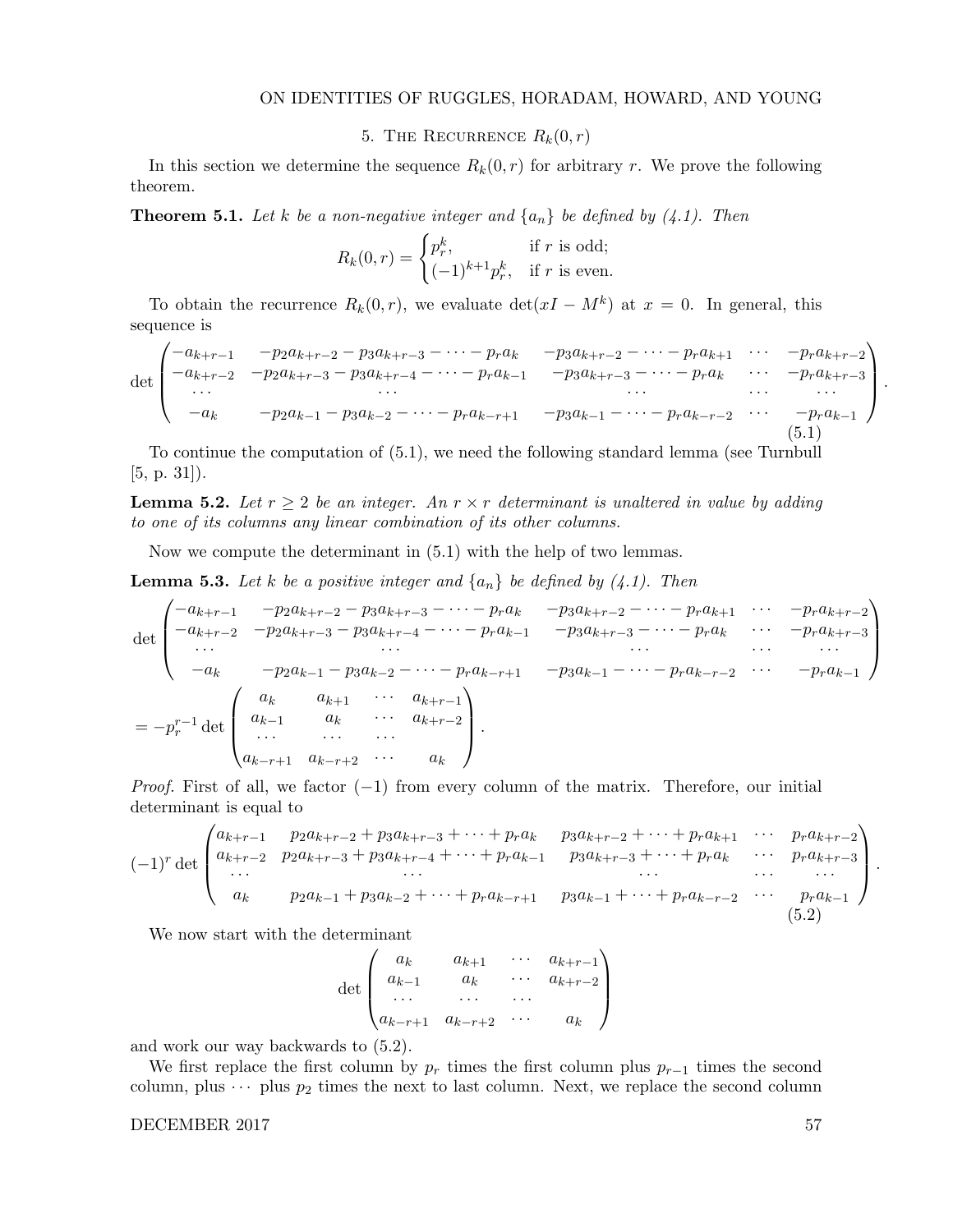by  $p_r$  times the second column plus  $\cdots$  plus  $p_3$  times the next to last column. Continuing this process, we finally replace the next to last column by  $p_r$  times the next to last column. By Lemma 5.2 the value of the determinant is unchanged.

Once we have this new matrix, we swap columns r and  $r-1$ , then columns  $r-1$  and  $r-2$ . We continue this process until we finally swap columns 2 and 1.

Counting the number of swaps and number of times we multiplied by  $p_r$ , we have the result.

To continue the proof we need the following lemma.

**Lemma 5.4.** Let  $r \geq 2$  be an integer and  $\{a_n\}$  be defined by (4.1). Then for  $k \geq r-1$ ,

$$
\det \begin{pmatrix} a_k & a_{k+1} & \cdots & a_{k+r-1} \\ a_{k-1} & a_k & \cdots & a_{k+r-2} \\ \cdots & \cdots & \cdots & \cdots \\ a_{k-r+1} & a_{k-r+2} & \cdots & a_k \end{pmatrix} = \begin{cases} p_r^{k-r+1}, & \text{if } r \text{ is odd;} \\ (-1)^{k+1} p_r^{k-r+1}, & \text{if } r \text{ is even.} \end{cases}
$$

*Proof.* The proof of the lemma will be by induction on k. For  $k = r - 1$ , we have

$$
\det \begin{pmatrix} a_{r-1} & a_r & \cdots & a_{2r-2} \\ a_{r-2} & a_{r-1} & \cdots & a_{2r-3} \\ \cdots & \cdots & \cdots & \cdots \\ a_0 & a_1 & \cdots & a_{r-1} \end{pmatrix} = 1
$$

so the base step is true.

Next, we assume the result is true for some  $k - 1 \ge r - 1$  and attempt to prove the result is true for  $k$ . We start with the determinant

$$
\det \begin{pmatrix} a_k & a_{k+1} & \cdots & a_{k+r-1} \\ a_{k-1} & a_k & \cdots & a_{k+r-2} \\ \cdots & \cdots & \cdots & \cdots \\ a_{k-r+1} & a_{k-r+2} & \cdots & a_k \end{pmatrix}.
$$

In this matrix we replace the last column by the right side of  $(4.1)$  with  $n = k+r-1$ ,  $k+r-2$ ,  $..., k$ , obtaining

$$
\det \begin{pmatrix} a_k & a_{k+1} & \cdots & p_1 a_{k+r-2} + p_2 a_{k+r-3} + \cdots + p_r a_{k-1} \\ a_{k-1} & a_k & \cdots & p_1 a_{k+r-3} + p_2 a_{k+r-4} + \cdots + p_r a_{k-2} \\ \cdots & \cdots & \cdots & \cdots \\ a_{k-r+1} & a_{k-r+2} & \cdots & p_1 a_{k-1} + p_2 a_{k-2} + \cdots + p_r a_{k-r} \end{pmatrix}.
$$

By Lemma 5.2 the value of the determinant remains the same if we subtract from the last column  $p_1$  times the 2nd to last column,  $p_2$  times the 3rd to last column, . . ., and  $p_{r-1}$  times the first column.

$$
\det \begin{pmatrix} a_k & a_{k+1} & \cdots & p_r a_{k-1} \\ a_{k-1} & a_k & \cdots & p_r a_{k-2} \\ \cdots & \cdots & \cdots & \cdots \\ a_{k-r+1} & a_{k-r+2} & \cdots & p_r a_{k-r} \end{pmatrix}.
$$

If in the resulting matrix we now swap columns r and  $r-1$ ,  $r-1$  and  $r-2$ , ..., and columns 2 and 1 and factor out  $p_r$  from the last column the resulting determinant is

$$
p_r(-1)^{r-1} \det \begin{pmatrix} a_{k-1} & a_k & \cdots & a_{k+r-3} \\ a_{k-2} & a_{k-1} & \cdots & a_{k+r-4} \\ \cdots & \cdots & \cdots & \cdots \\ a_{k-r} & a_{k-r+1} & \cdots & a_{k-1} \end{pmatrix}.
$$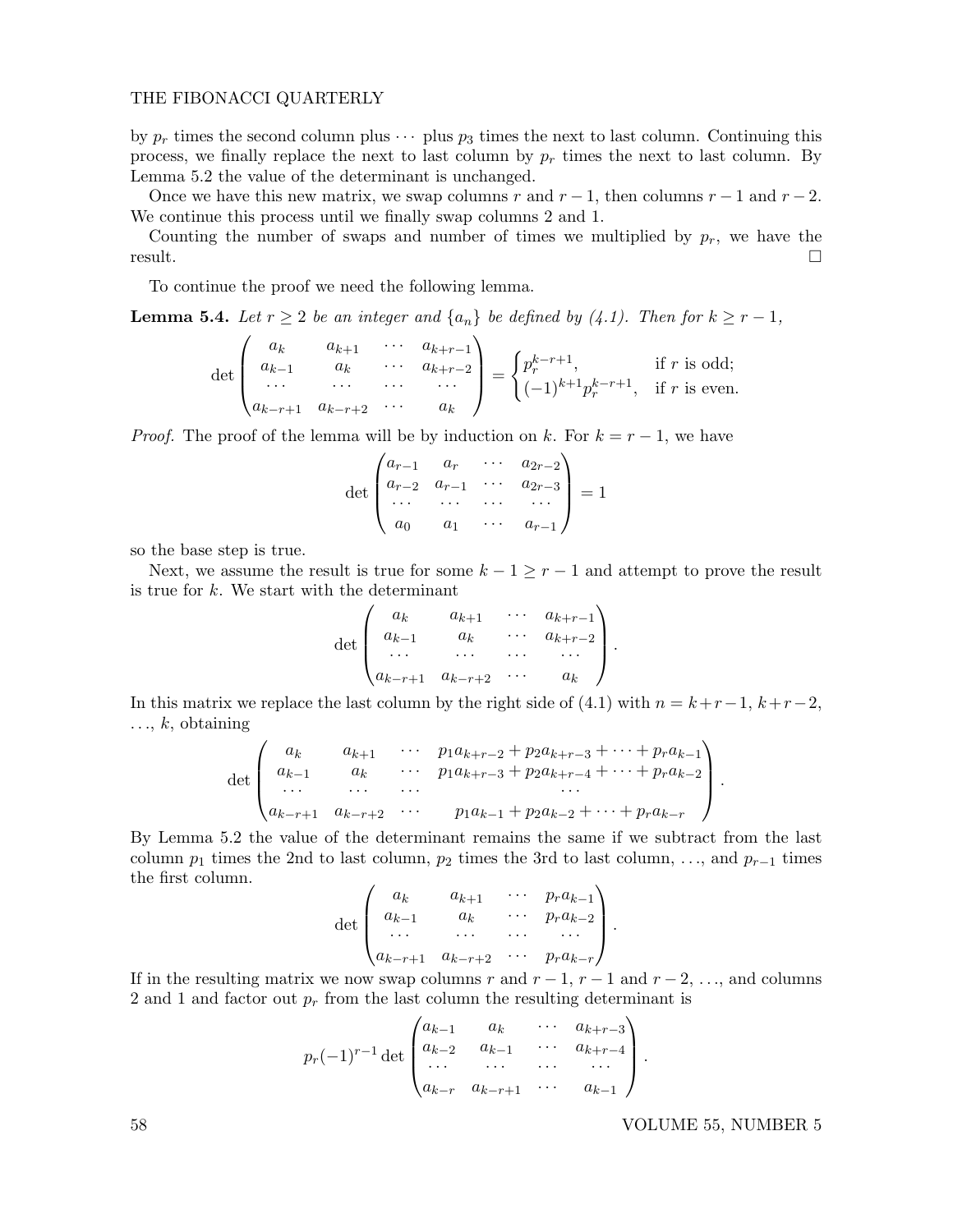The result is true for k independent of the parity of  $r$ . Therefore, by the principle of mathematical induction, the result is true for all  $k \geq r - 1$ .

Putting both of these lemmas together and using the fact the  $R_k(0,r)$  is the coefficient of  $-x^0 = -1$ , we drop the minus sign to obtain the result.

Therefore, the sequence  $R_k(0, r)$  is

$$
R_k(0,r) = p_r^{r-1} \cdot \begin{cases} p_r^{k-r+1}, & \text{if } r \text{ is odd;}\\ (-1)^{k+1} p_r^{k-r+1}, & \text{if } r \text{ is even.} \end{cases} = \begin{cases} p_r^k, & \text{if } r \text{ is odd;}\\ (-1)^{k+1} p_r^k, & \text{if } r \text{ is even.} \end{cases}
$$

This is the statement of the theorem.  $\Box$ 

## 6. An Explicit Formula for Howard's Third Order Recurrence

We next state the sequences we need to find an explicit formula for Howard's third order result.

Let

$$
w_n = aw_{n-1} + bw_{n-2} + cw_{n-3} \text{ for } n \ge 3. \tag{6.1}
$$

where  $w_0$ ,  $w_1$ ,  $w_2$ ,  $a$ ,  $b$ , and  $c \neq 0$  are integers.

Using Lemma 2.1, Young's result, and a computer algebra system, we can calculate the sequences  $R_k(2,3)$ ,  $R_k(1,3)$ , and  $R_k(0,3)$ . This leads to the following sequences and theorem.

Let a, b, and  $c \neq 0$  be integers. Let

$$
x_n = ax_{n-1} + bx_{n-2} + cx_{n-3} \text{ for } n \ge 3,
$$
\n(6.2)

with initial conditions  $x_0 = 3$ ,  $x_1 = a$ , and  $x_2 = a^2 + 2b$ .

Let

$$
y_n = -by_{n-1} - acy_{n-2} + c^2y_{n-3} \text{ for } n \ge 3,
$$
\n(6.3)

with initial conditions  $y_0 = -3$ ,  $y_1 = b$ , and  $y_2 = 2ac - b^2$ .

**Theorem 6.1.** Let  $n \geq 0$  and  $k \geq 1$  be integers. Let  $\{w_n\}$ ,  $\{x_n\}$ , and  $\{y_n\}$  be defined in  $(6.1), (6.2), and (6.3), respectively.$  Then

$$
w_{n+3k} = x_k w_{n+2k} + y_k w_{n+k} + c^k w_n.
$$

# 7. An Explicit Formula for Young's Fourth Order Result

We next state the definitions we need to find an explicit formula for Young's fourth order result.

Let

$$
w_n = aw_{n-1} + bw_{n-2} + cw_{n-3} + dw_{n-4} \text{ for } n \ge 4,
$$
\n(7.1)

where  $w_0$ ,  $w_1$ ,  $w_2$ ,  $w_3$ ,  $a$ ,  $b$ ,  $c$ , and  $d \neq 0$  are integers.

Again, using Lemma 2.1, Young's result, and a computation using a computer algebra system, we can calculate the sequences  $R_k(3,4)$ ,  $R_k(2,4)$ ,  $R_k(1,4)$ , and  $R_k(0,4)$ . This leads to the following sequences and theorem.

Let a, b, c, and  $d \neq 0$  be integers. Let

$$
x_n = ax_{n-1} + bx_{n-2} + cx_{n-3} + dx_{n-4} \text{ for } n \ge 4,
$$
\n(7.2)

with initial conditions  $x_0 = 4$ ,  $x_1 = a$ ,  $x_2 = a^2 + 2b$ , and  $x_3 = a^3 + 3ab + 3c$ . Let

$$
y_n = -by_{n-1} - (d+ac)y_{n-2} + (c^2 - 2bd - a^2d)y_{n-3} + d(d+ac)y_{n-4} - bd^2y_{n-5} + d^3y_{n-6}, (7.3)
$$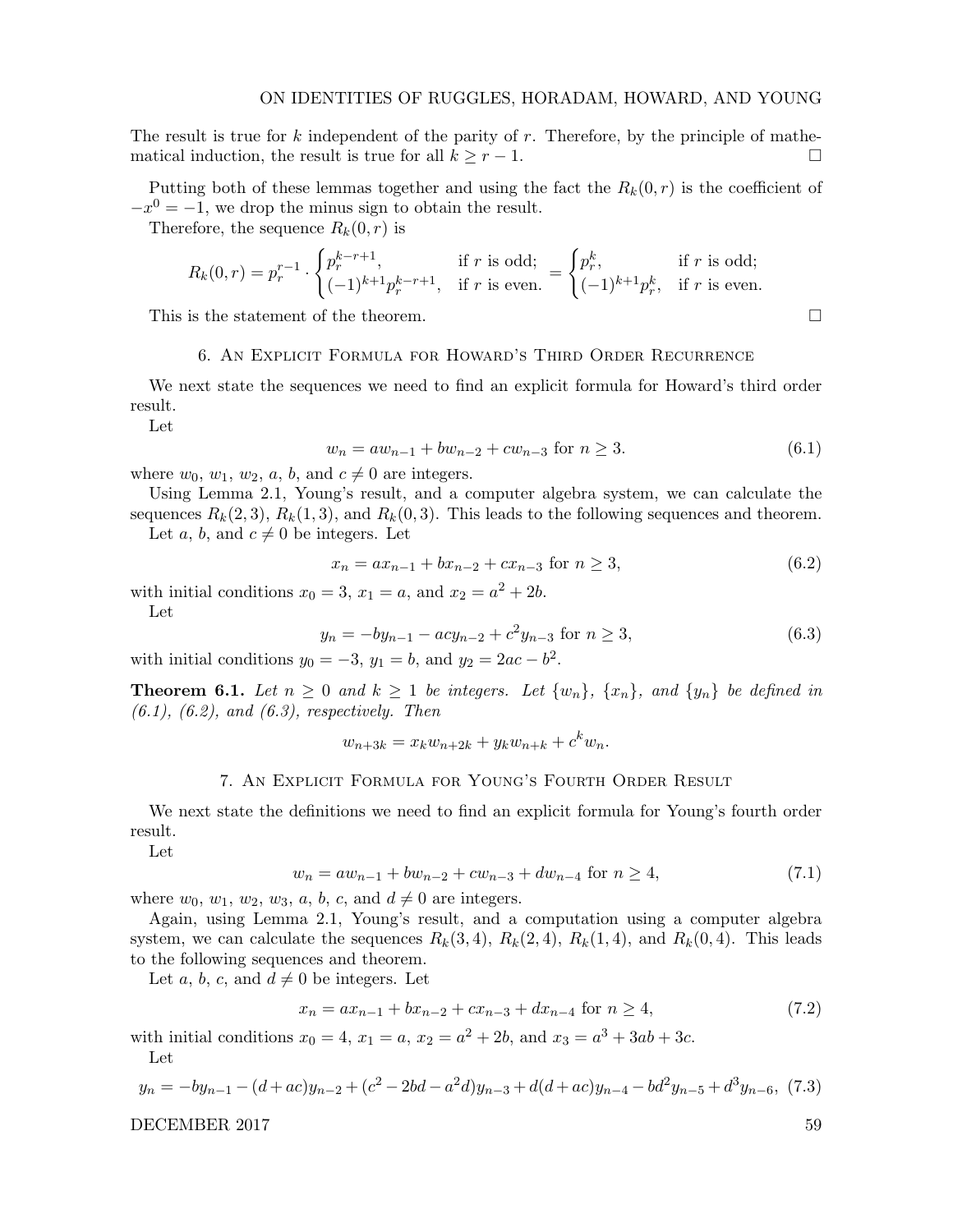for  $n \geq 6$  with initial conditions  $y_0 = -6$ ,  $y_1 = b$ ,  $y_2 = 2ac - b^2 + 2d$ ,  $y_3 = 3a^2d + b^3 +$  $3bd - 3abc - 3c^2$ ,  $y_4 = -4a^2bd - 2a^2c^2 + 4ab^2c - 8acd - b^4 - 4b^2d + 4bc^2 - 6d^2$ , and  $y_5 =$  $-5a^3cd + 5a^2b^2d + 5a^2bc^2 - 5a^2d^2 - 5ab^3c + 5abcd + 5ac^3 + b^5 + 5b^3d - 5b^2c^2 + 5bd^2 + 5c^2d$ Let

$$
z_n = cz_{n-1} - bdz_{n-2} + ad^2z_{n-3} + d^3z_{n-4} \text{ for } n \ge 4,
$$
\n(7.4)

with initial conditions  $z_0 = 4$ ,  $z_1 = c$ ,  $z_2 = c^2 - 2bd$ , and  $z_3 = 3ad^2 + c^3 - 3bcd$ .

**Theorem 7.1.** Let  $n \geq 0$  and  $k \geq 1$ . Let  $\{w_n\}$ ,  $\{x_n\}$ ,  $\{y_n\}$ , and  $\{z_n\}$  be defined by (7.1),  $(7.2)$ ,  $(7.3)$ , and  $(7.4)$ , respectively. Then

$$
w_{n+4k} = x_k w_{n+3k} + y_k w_{n+2k} + z_k w_{n+k} + (-1)^{k+1} d^k w_n.
$$

# 8. An Explicit Formula for Young's Fifth Order Result

We next state the definitions we need to find an explicit formula for Young's fourth order result.

Let

$$
w_n = aw_{n-1} + bw_{n-2} + cw_{n-3} + dw_{n-4} + ew_{n-5} \text{ for } n \ge 5,
$$
\n(8.1)

where  $w_0$ ,  $w_1$ ,  $w_2$ ,  $w_3$ ,  $w_4$ ,  $a$ ,  $b$ ,  $c$ ,  $d$ , and  $e \neq 0$  are integers

Again, using Lemma 2.1, Young's result, and an extensive computation using a computer algebra system, we can calculate the sequences  $R_k(4,5)$ ,  $R_k(3,5)$ ,  $R_k(2,5)$ ,  $R_k(1,5)$ , and  $R_k(0,5)$ . This leads to the following definitions and theorem. The calculations and sequences can be found in Appendix I. With the definitions in Appendix I, we have the following result.

**Theorem 8.1.** Let  $n \geq 0$  and  $k \geq 1$ . Let  $\{w_n\}$ ,  $\{x_n\}$ ,  $\{y_n\}$ ,  $\{z_n\}$ , and  $\{v_n\}$  be defined by (8.1) and Appendix I. Then

$$
w_{n+5k} = x_k w_{n+4k} + y_k w_{n+3k} + z_k w_{n+2k} + v_k w_{n+k} + e^k w_n.
$$

### 9. Appendix I

Let a, b, c, d, and  $e \neq 0$  be integers. Let M be the  $5 \times 5$  matrix

| $\overline{a}$ | $\mathfrak{b}$ |                                                | $d_{-}$        | $e^{\cdot}$ |  |
|----------------|----------------|------------------------------------------------|----------------|-------------|--|
|                | $\overline{0}$ |                                                | $\overline{0}$ |             |  |
| $\overline{0}$ |                | $\begin{matrix} c\ 0\ 0\ 0\ 1\ 0 \end{matrix}$ | $\Omega$       |             |  |
| $\overline{0}$ | $\overline{0}$ |                                                | $\theta$       |             |  |
|                |                |                                                |                |             |  |

Let  $x_k$ ,  $y_k$ ,  $z_k$  and  $v_k$  be the coefficient of  $-x^4$ ,  $-x^3$ ,  $-x^2$ , and  $-x^1$  in the  $\det(xI - M^k)$ , respectively. We compute the first 10 terms of each sequence using a computer algebra system.

################################################# det(x\*I-I)  $= x^5 - 5*x^4 + 10*x^3 - 10*x^2 + 5*x - 1$ 

```
#################################################
det(x*I-M)
= x^5 - a*x^4 - bx^3 - c*x^2 - dx^2 - e
```
#### #################################################

 $det(x*I-M^2)$ 

 $= x^5 + (-a^2 - 2*b)*x^4 + (-2*c*a + (b^2 - 2*d))*x^3 + (-2*e*a + (2*d*b - c^2)))$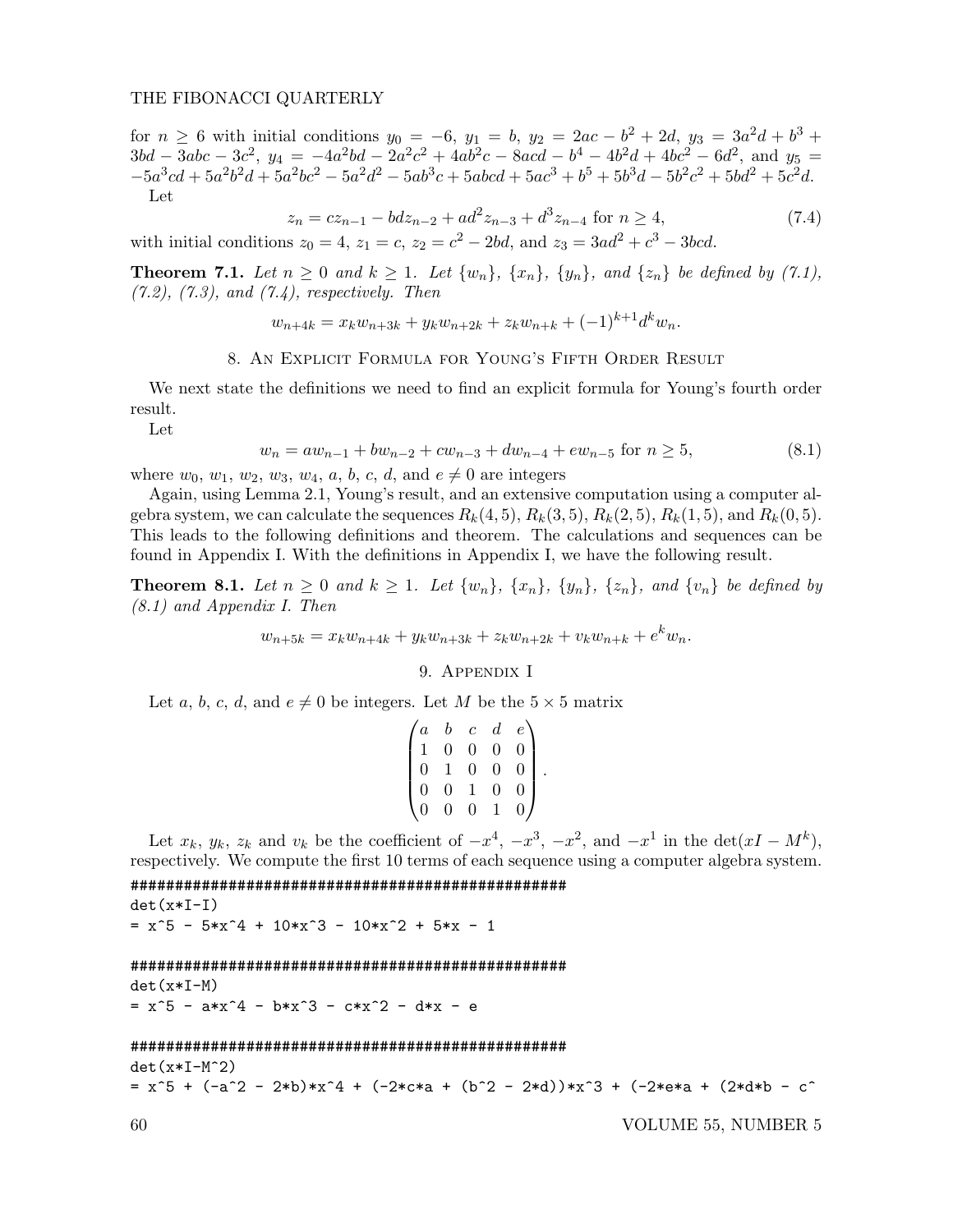$2)$ )\*x<sup>2</sup> + (-2\*e\*c + d<sup>2</sup>)\*x - e<sup>2</sup>

```
#################################################
det(x*T-M^3)= x^5 + (-a^3 - 3*b*a - 3*c)*x^4 + (-3*d*a^2 + (3*c*b - 3*e)*a + (-b^3 - 3*d*
b + 3*c<sup>2</sup>))*x<sup>3</sup> + ((3*e*c - 3*d<sup>2</sup>2)*a + (-3*e*b<sup>2</sup> + 3*d*c*b + (-c<sup>2</sup>3 - 3*e*d)))*x<sup>2</sup>
2 + (-3*e^2*b + (3*e*d*c - d^3))*x - e^3)
```
#### #################################################

 $det(x*I-M^4)$  $= x^5 + (-a^4 - 4*b*a^2 - 4*c*a + (-2*b^2 - 4*d))*x^4 + (-4*e*a^3 + (4*d*b + 4*)*)$  $2 * c^2$ )\*a^2 +  $(-4 * c * b^2 - 8 * e * b + 8 * d * c) * a + (b^4 + 4 * d * b^2 - 4 * c^2 * b + (-4 * e * c + c^2))$  $6*d^2)$ ))\*x^3 + (-6\*e^2\*a^2 + (8\*e\*d\*b + (4\*e\*c^2 - 4\*d^2\*c))\*a + ((-4\*e\*c - 2\*d  $(2)*b^2 + (4*d*c^2 - 4*e^2)*b + (-c^4 + 8*e*d*c - 4*d^3)))*x^2 + (-4*e^3*a + (4*e^3)*b^2 + (-4*e^3)*a^2 + (-4*e^3)*a^2 + (-4*e^3)*a^2 + (-4*e^3)*a^2 + (-4*e^3)*a^2 + (-4*e^3)*a^2 + (-4*e^3)*a^2 + (-4*e^3)*a^2 + (-4*e^3)*a^2 + (-4*e^3)*a^2 + (-4*e^3)*a^2 + (-4*e^3)*a^2 + (-4*e^3)*a^2 + (-4*e^3)*a^2 + (-4*e^3)*a^2 + (-4*e^3)*a^2$  $e^2*d*b + (2*e^2*c^2 - 4*e*d^2*c + d^4)))*x - e^4$ 

#### #################################################

det $(x*I-M^5)$  $=$  x^5 + (-a^5 - 5\*b\*a^3 - 5\*c\*a^2 + (-5\*b^2 - 5\*d)\*a + (-5\*c\*b - 5\*e))\*x^4 +  $((5*e*b + 5*d*c)*a^3 + (-5*d*b^2 - 5*c^2*b + (10*e*c + 5*d^2))*a^2 + (5*c*b^3 +$  $10*e*b^2$  - 5\*d\*c\*b + (-5\*c^3 + 15\*e\*d))\*a + (-b^5 - 5\*d\*b^3 + 5\*c^2\*b^2 + (15\*e \*c - 5\*d^2)\*b + (-5\*d\*c^2 + 10\*e^2)))\*x^3 + ((-5\*e^2\*c - 5\*e\*d^2)\*a^2 + (-5\*e^2\* b^2 + (5\*e\*d\*c + 5\*d^3)\*b + (5\*e\*c^3 - 5\*d^2\*c^2 - 15\*e^2\*d))\*a + (5\*e\*d\*b^3 + ( -5\*e\*c^2 - 5\*d^2\*c)\*b^2 + (5\*d\*c^3 - 15\*e^2\*c + 10\*e\*d^2)\*b + (-c^5 + 10\*e\*d\*c^2 - 5\*d^3\*c - 10\*e^3)))\*x^2 + (5\*e^3\*d\*a + ((5\*e^3\*c - 5\*e^2\*d^2)\*b + (-5\*e^2\*d\*c  $2 + 5*e*d^3*c + (-d^5 + 5*e^4)))**x - e^5$ 

#### #################################################

 $det(x*I-M^6)$ 

 $=$  x^5 + (-a^6 - 6\*b\*a^4 - 6\*c\*a^3 + (-9\*b^2 - 6\*d)\*a^2 + (-12\*c\*b - 6\*e)\*a +  $(-2*b^3 - 6*d*b - 3*c^2))*x^4 + ((6*e*c + 3*d^2)*a^4 + (-6*e*b^2 - 12*d*c*b + (12)*a^2 + (-6*e*b^2 - 12*d^2))*)$  $-2*c^3 + 12*exd$ )\*a^3 + (6\*d\*b^3 + 9\*c^2\*b^2 + (-18\*d\*c^2 + 9\*e^2))\*a^2 + (-6\*c\* b^4 - 12\*e\*b^3 + 12\*c^3\*b - 18\*d^2\*c)\*a + (b^6 + 6\*d\*b^4 - 6\*c^2\*b^3 + (-18\*e\*c + 9\*d^2)\*b^2 - 6\*e^2\*b + (3\*c^4 - 12\*e\*d\*c - 2\*d^3)))\*x^3 + (-2\*e^3\*a^3 + (18\*e^  $2*d*b + (-9*e^2*c^2 - 3*d^4)*a^2 + (-18*e*d^2*b^2 + (12*d^3*c + 12*e^3)*b + (6*$ e\*c^4 - 6\*d^2\*c^3 - 12\*e\*d^3))\*a + (-3\*e^2\*b^4 + (12\*e\*d\*c + 2\*d^3)\*b^3 + (-6\*e\*  $c^3$  - 9\*d^2\*c^2)\*b^2 + (6\*d\*c^4 - 18\*e^2\*c^2 + 6\*d^4)\*b + (-c^6 + 12\*e\*d\*c^3 - 6 \*d^3\*c^2 - 6\*e^3\*c - 9\*e^2\*d^2)))\*x^2 + ((6\*e^4\*c - 6\*e^3\*d^2)\*a + (3\*e^4\*b^2 +  $(-12*e^3*d*c + 6*e^2*d^3)*b + (-2*e^3*c^3 + 9*e^2*d^2*c^2 - 6*e*d^4*c + (d^6 - 6*)c^2 + 6*e^2)d^2*c^2$  $*e^4*d))$ ))\*x - e<sup>6</sup>

#### #################################################

 $det(x*T-M^2)$  $=$  x^5 + (-a^7 - 7\*b\*a^5 - 7\*c\*a^4 + (-14\*b^2 - 7\*d)\*a^3 + (-21\*c\*b - 7\*e)\*a^  $2 + (-7*)^2 = 14*d*b - 7*c^2)*a + (-7*c*b^2 - 7*e*b - 7*d*c))*x^4 + (7*e*d*a^5 + 14*cd*)^2 + (-7*cd*)^3$  $((-14*e*c - 7*d^2)*b + (-7*d *c^2 + 7*e^2))*a^4 + (7*e*b^3 + 21*d *c*b^2 + (7*c^3$ + 7\*e\*d)\*b + (-21\*e\*c^2 - 21\*d^2\*c))\*a^3 + (-7\*d\*b^4 - 14\*c^2\*b^3 + (-14\*e\*c - 7\*d^2)\*b^2 + (35\*d\*c^2 + 7\*e^2)\*b + (7\*c^4 - 35\*e\*d\*c - 14\*d^3))\*a^2 + (7\*c\*b^5

 $\angle$ DECEMBER 2017 61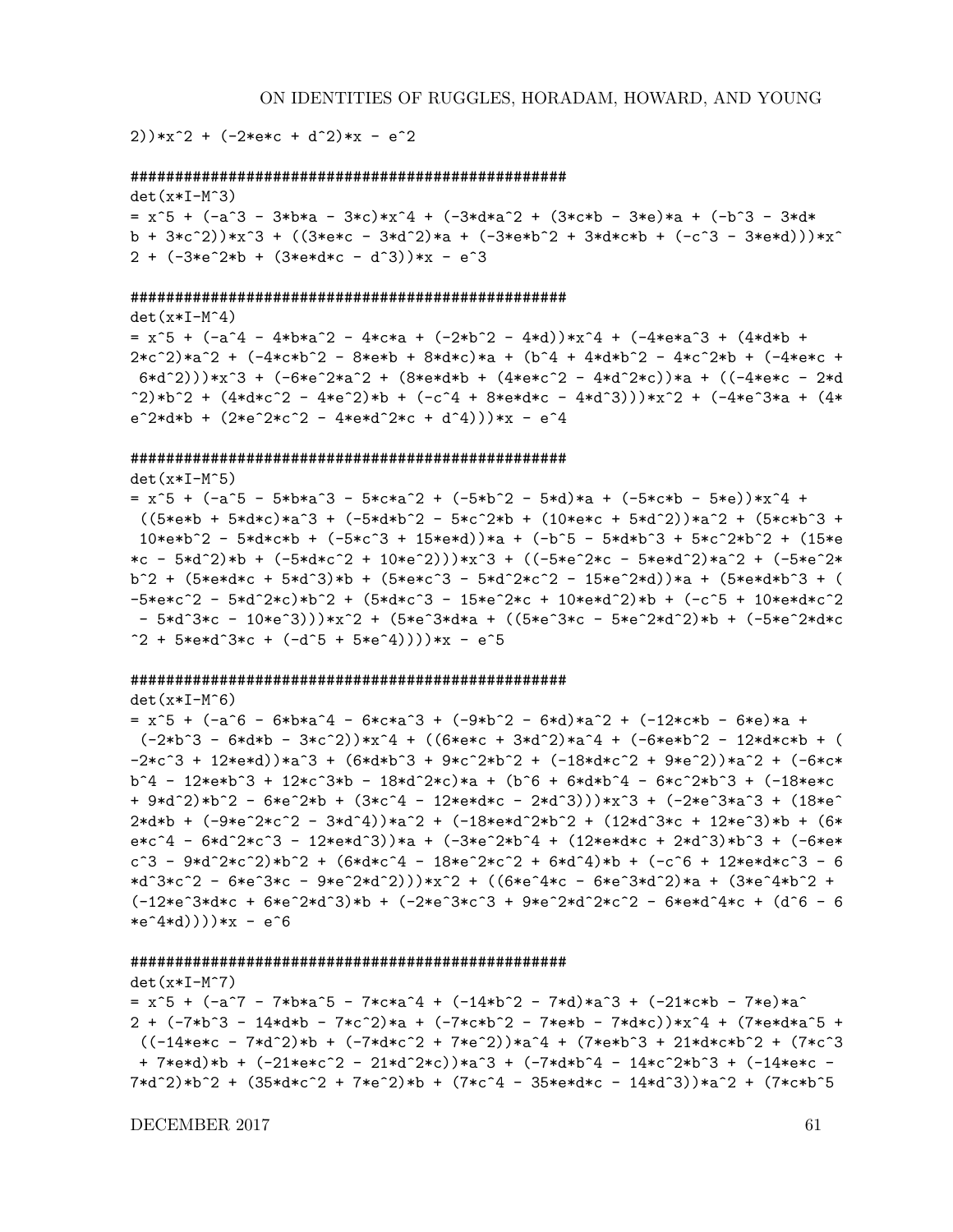```
+ 14*e*b^4 + 7*d*c*b^3 + (-21*c^3 + 14*e*d)*b^2 + (-35*e*c^2 + 14*d^2*c)*b + (21
*d*c^3 - 21*e^2*c - 21*e*d^2))*a + (-b^7 - 7*d*b^5 + 7*c^2*b^4 + -7 (2*d^2
- 3 c*e)*b^3 + (7*d*c^2 + 14*e^2)*b^2 + (-7*c^4 + 7*e*d*c - 7*d^3)*b + (-7*e*c^3
+ 14*d^2*c^2 - 7*e^2*d)))*x^3 + ((7*e^3*c - 14*e^2*d^2)*a^3 + (-14*e^3*b^2 +(14*e^2*d*c + 21*e*d^3)*b + (-14*e^2*c^3 + 7*e*d^2*c^2 - 7*d^4*c)- 21*e^3*d))*a^2 + (21*e^2*d*b^3 + (7*e^2*c^2 - 35*e*d^2*c - 7*d^4)*b^2
+ (-7*e*d*c^3 + 21*d^3*c^2 + 7*e^3*c + 35*e^2*d^2)*b + (7*e*c^5 - 7*d^2*c^4
 - 14*e^2*d*c^2 + 7*e*d^3*c + (-7*d^5 - 7*e^4)))*a + ((-7*e^2*c - 7*e*d^2)*b^4
+ (21*e*d*c^2 + 7*d^3*c - 7*e^3)*b^3+ (-7*e*c^4 - 14*d^2*c^3 + 35*e^2*d*c
- 21*e*d^3)*b^2 + (7*d*c^5 - 21*e^2*c^3 - 14*e*d^2*c^2 + 14*d^4*c
+ 21*e^3*d)*b + (-c^7 + 14*e*d*c^4 - 7*d^3*c^3 - 14*e^3*c^2 + 7*e^2*d^2*c- 7*e*d^4)))*x^2 + ((7*e^5*b + (-14*e^4*d*c + 7*e^3*d^3))*a +
(-7*e^4*d*b^2 + (-7*e^4*c^2 + 21*e^3*d^2*c - 7*e^2*d^4)*b + (7*e^3*d*c^3 - 14*e^2*)2*d^3*c^2 + (7*e*d^5 - 7*e^5)*c + (-d^7 + 7*e^4*d^2))))*x - e^7
```
#### #################################################

det(x\*I-M^8)

= x^5+(-a^8-8\*b\*a^6-8\*c\*a^5+(-20\*b^2-8\*d)\*a^4+(-32\*c\*b-8\*e)\*a^3+(-16\*b^3-24\*d\*b-12 \*c^2)\*a^2+(-24\*c\*b^2-16\*e\*b-16\*d\*c)\*a+(-2\*b^4-8\*d\*b^2-8\*c^2\*b+(-8\*e\*c-4\*d^2)))\*x ^4+(4\*e^2\*a^6+(-16\*e\*d\*b+(-8\*e\*c^2-8\*d^2\*c))\*a^5+((24\*e\*c+12\*d^2)\*b^2+(24\*d\*c^2+ 8\*e^2)\*b+(2\*c^4-48\*e\*d\*c-8\*d^3))\*a^4+(-8\*e\*b^4-32\*d\*c\*b^3+(-16\*c^3-32\*e\*d)\*b^2+( 32\*e\*c^2+32\*d^2\*c)\*b+(32\*d\*c^3-16\*e^2\*c-48\*e\*d^2))\*a^3+(8\*d\*b^5+20\*c^2\*b^4+(32\*e \*c+16\*d^2)\*b^3+(-48\*d\*c^2+8\*e^2)\*b^2+(-24\*c^4-32\*e\*d\*c+16\*d^3)\*b+(16\*e\*c^3+56\*d^ 2\*c^2-48\*e^2\*d))\*a^2+(-8\*c\*b^6-16\*e\*b^5-16\*d\*c\*b^4+(32\*c^3-32\*e\*d)\*b^3+(80\*e\*c^2 -16\*d^2\*c)\*b^2+(-32\*d\*c^3+32\*e^2\*c-32\*e\*d^2)\*b+(-8\*c^5+32\*e\*d\*c^2+32\*d^3\*c-8\*e^3 ))\*a+(b^8+8\*d\*b^6-8\*c^2\*b^5+(-24\*e\*c+20\*d^2)\*b^4+(-16\*d\*c^2-16\*e^2)\*b^3+(12\*c^4- 32\*e\*d\*c+16\*d^3)\*b^2+(32\*e\*c^3-16\*d^2\*c^2-24\*e^2\*d)\*b+(-8\*d\*c^4+20\*e^2\*c^2+8\*e\*d ^2\*c+6\*d^4)))\*x^3+(-6\*e^4\*a^4+(32\*e^3\*d\*b+(16\*e^3\*c^2-16\*e^2\*d^2\*c-8\*e\*d^4))\*a^3 +((-16\*e^3\*c-56\*e^2\*d^2)\*b^2+(16\*e^2\*d\*c^2+32\*e\*d^3\*c+(8\*d^5+8\*e^4))\*b+(-20\*e^2\* c^4+16\*e\*d^2\*c^3-12\*d^4\*c^2+32\*e^3\*d\*c-48\*e^2\*d^3))\*a^2+(-8\*e^3\*b^4+(32\*e^2\*d\*c+ 32\*e\*d^3)\*b^3+(16\*e^2\*c^3-48\*e\*d^2\*c^2-24\*d^4\*c-32\*e^3\*d)\*b^2+(-16\*e\*d\*c^4+32\*d^ 3\*c^3+32\*e^3\*c^2-32\*e^2\*d^2\*c+48\*e\*d^4)\*b+(8\*e\*c^6-8\*d^2\*c^5-32\*e^2\*d\*c^3+32\*e\*d ^3\*c^2+(-16\*d^5+24\*e^4)\*c-48\*e^3\*d^2))\*a+(8\*e^2\*d\*b^5+(-12\*e^2\*c^2-24\*e\*d^2\*c-2\* d^4)\*b^4+(32\*e\*d\*c^3+16\*d^3\*c^2-32\*e^3\*c+16\*e^2\*d^2)\*b^3+(-8\*e\*c^5-20\*d^2\*c^4+80 \*e^2\*d\*c^2-32\*e\*d^3\*c+(-8\*d^5-20\*e^4))\*b^2+(8\*d\*c^6-24\*e^2\*c^4-32\*e\*d^2\*c^3+24\*d ^4\*c^2+32\*e^3\*d\*c+16\*e^2\*d^3)\*b+(-c^8+16\*e\*d\*c^5-8\*d^3\*c^4-16\*e^3\*c^3-8\*e^2\*d^2\* c^2+8\*e\*d^4\*c+(-4\*d^6-8\*e^4\*d))))\*x^2+(4\*e^6\*a^2+(-16\*e^5\*d\*b+(-8\*e^5\*c^2+24\*e^4 \*d^2\*c-8\*e^3\*d^4))\*a+((-8\*e^5\*c+12\*e^4\*d^2)\*b^2+(24\*e^4\*d\*c^2-32\*e^3\*d^3\*c+(8\*e^ 2\*d^5-8\*e^6))\*b+(2\*e^4\*c^4-16\*e^3\*d^2\*c^3+20\*e^2\*d^4\*c^2+(-8\*e\*d^6+16\*e^5\*d)\*c+( d^8-8\*e^4\*d^3))))\*x-e^8

#### ####################################################

 $det(x*T-M^9)$ 

= x^5+(-a^9-9\*b\*a^7-9\*c\*a^6+(-27\*b^2-9\*d)\*a^5+(-45\*c\*b-9\*e)\*a^4+(-30\*b^3-36\*d\*b-18 \*c^2)\*a^3+(-54\*c\*b^2-27\*e\*b-27\*d\*c)\*a^2+(-9\*b^4-27\*d\*b^2-27\*c^2\*b+(-18\*e\*c-9\*d^2 ))\*a+(-9\*c\*b^3-9\*e\*b^2-18\*d\*c\*b+(-3\*c^3-9\*e\*d)))\*x^4+((-9\*e^2\*b+(-18\*e\*d\*c-3\*d^3 ))\*a^6+(27\*e\*d\*b^2+(27\*e\*c^2+27\*d^2\*c)\*b+(9\*d\*c^3-27\*e^2\*c-27\*e\*d^2))\*a^5+((-36\* e\*c-18\*d^2)\*b^3+(-54\*d\*c^2-27\*e^2)\*b^2+(-9\*c^4+54\*e\*d\*c+9\*d^3)\*b+(36\*e\*c^3+54\*d^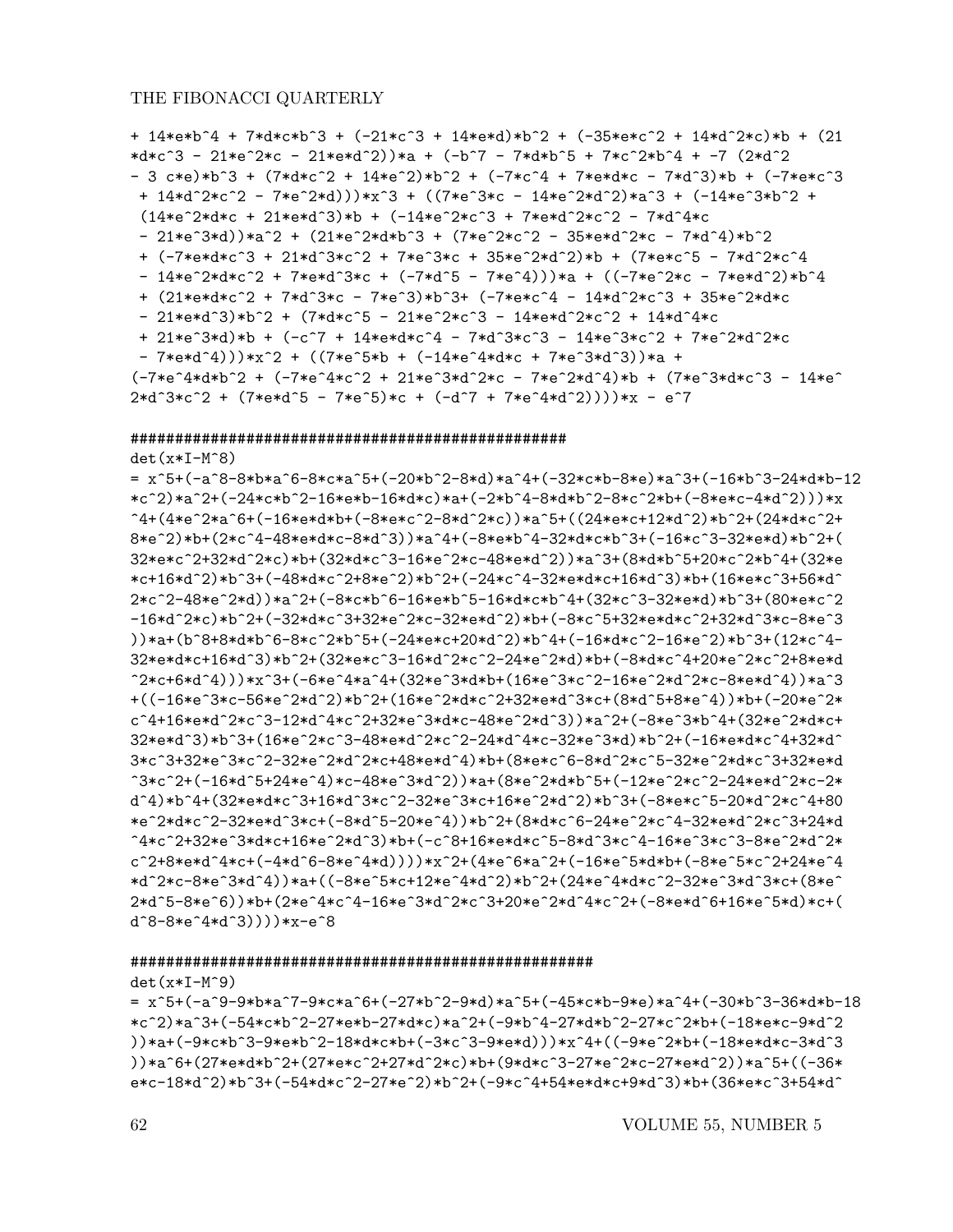```
2*c^2-54*e^2*d))*a^4+(9*e*b^5+45*d*c*b^4+(30*c^3+63*e*d)*b^3+(-27*e*c^2-27*d^2*c
)*b^2+(-99*d*c^3-54*e^2*c+27*e*d^2)*b+(-9*c^5+108*e*d*c^2+63*d^3*c-30*e^3))*a^3+
(-9*d*b^6-27*c^2*b^5+(-54*e*c-27*d^2)*b^4+(54*d*c^2-27*e^2)*b^3+(54*c^4+81*e*d*c
-27*d^3)*b^2+(27*e*c^3-81*d^2*c^2-27*e^2*d)*b+(-54*d*c^4+27*e^2*c^2+135*e*d^2*c+
18*d^4))*a^2+(9*c*b^7+18*e*b^6+27*d*c*b^5+(-45*c^3+54*e*d)*b^4+(-135*e*c^2+27*d^
2*c)*b^3+(27*d*c^3-108*e^2*c+54*e*d^2)*b^2+(27*c^5+27*e*d*c^2-18*d^3*c-36*e^3)*b
+(9*e*c^4-63*d^2*c^3+54*e^2*d*c+45*e*d^3))*a+(-b^9-9*d*b^7+9*c^2*b^6+(27*e*c-27*
d^2)*b^5+(27*d*c^2+18*e^2)*b^4+(-18*c^4+63*e*d*c-30*d^3)*b^3+(-63*e*c^3+27*d^2*c
^2+27*e^2*d)*b^2+(9*d*c^4-54*e^2*c^2+54*e*d^2*c-9*d^4)*b+(3*c^6-9*e*d*c^3-18*d^3
*c^2-9*e^3*c+27*e^2*d^2)))*x^3+((-9*e^4*c-18*e^3*d^2)*a^4+(-18*e^4*b^2+(18*e^3*d
*c+63*e^2*d^3)*b+(30*e^3*c^3-27*e^2*d^2*c^2-9*e*d^4*c+(-3*d^6-45*e^4*d)))*a^3+(6
3*e^3*d*b^3+(-27*e^3*c^2-81*e^2*d^2*c-54*e*d^4)*b^2+(27*e^2*d*c^3+27*e*d^3*c^2+(
27*d^5-54*e^4)*c+135*e^3*d^2)*b+(-27*e^2*c^5+27*e*d^2*c^4-18*d^4*c^3+54*e^3*d*c^
2-27*e^2*d^3*c+(-27*e*d^5-27*e^5)))*a^2+((-9*e^3*c-54*e^2*d^2)*b^4+(27*e^2*d*c^2
+99*e*d^3*c+(9*d^5+9*e^4))*b^3+(27*e^2*c^4-54*e*d^2*c^3-54*d^4*c^2+27*e^3*d*c-10
8*e^2*d^3)*b^2+(-27*e*d*c^5+45*d^3*c^4+63*e^3*c^3-81*e^2*d^2*c^2+54*e*d^4*c+(18*
d^6+54*e^4*d))*b+(9*e*c^7-9*d^2*c^6-54*e^2*d*c^4+63*e*d^3*c^3+(-27*d^5+27*e^4)*c
2+27*e^3*d^2*c-54*e^2*d^4)*a+(-3*e^3*b^6+(27*e^2*d*c+9*e*d^3)*b^5+(-18*e^2*c^3
-54*e*d^2*c^2-9*d^4*c+9*e^3*d)*b^4+(45*e*d*c^4+30*d^3*c^3-63*e^3*c^2-27*e^2*d^2*
c+36*e*d^4+45*a^2*d*e^3)*b^3+(-9*e*c^6-27*d^2*c^5+135*e^2*d*c^3-27*e*d^3*c^2+
(-27*d^5-54*e^4)*c-27*e^3*d^2-28*a*d^3*e^2)*b^2+(9*d*c^7-27*e^2*c^5-54*e*d^2*c^4
+36*d^4*c^3+108*e^3*d*c^2-54*e^2*d^3*c+(27*e*d^5-9*e^5))*b+(-c^9+18*e*d*c^6-9
*d^3*c^5-18*e^3*c^4-27*e^2*d^2*c^3+27*e*d^4*c^2+(-9*d^6+36*e^4*d)*c-30*e^3*d^3)))
*x^2+(-9*e^6*d*a^2+((-18*e^6*c+27*e^5*d^2)*b+(27*e^5*d*c^2-36*e^4*d^3*c+
(9*e^3*d^5-9*e^7)))*a+(-3*e^6*b^3+(27*e^5*d*c-18*e^4*d^3)*b^2+(9*e^5*c^3)-54*e^4*d^2*c^2+45*e^3*d^4*c+(-9*e^2*d^6+18*e^6*d))*b+(-9*e^4*d*c^4+30*e^3*d^3*c^3
+(-27*e^2*d^5+9*e^6)*c^2+(9*e*d^7-27*e^5*d^2)*c+(-d^9+9*e^4*d^4))))**c-e^9.
```

```
Next, knowing the fact that the recurrences for each term are of order \binom{5}{4}\binom{5}{4}, \binom{5}{3}\binom{5}{3}, \binom{5}{2}_{2}^{5}), and _{1}^{5}_{1}^{5}),respectively, we compute these using a computer algebra system.
```

```
#################################################
The recurrence for the constant term is $e^n$.
```
### #################################################

```
The recurrence of v_n where
v_n are the coefficients of -x^1of the det(X*I-M^n):
```

```
v(n) = -d*v(n-1)-(c*e)*v(n-2)-(b*e^2)*v(n-3)+(-e^3*a)*v(n-4)+e^4*v(n-5).
```
#### ###############################################

```
The recurrence of z_n where
z_n are the coefficients of -x^2of the det(X*I-M^n):
```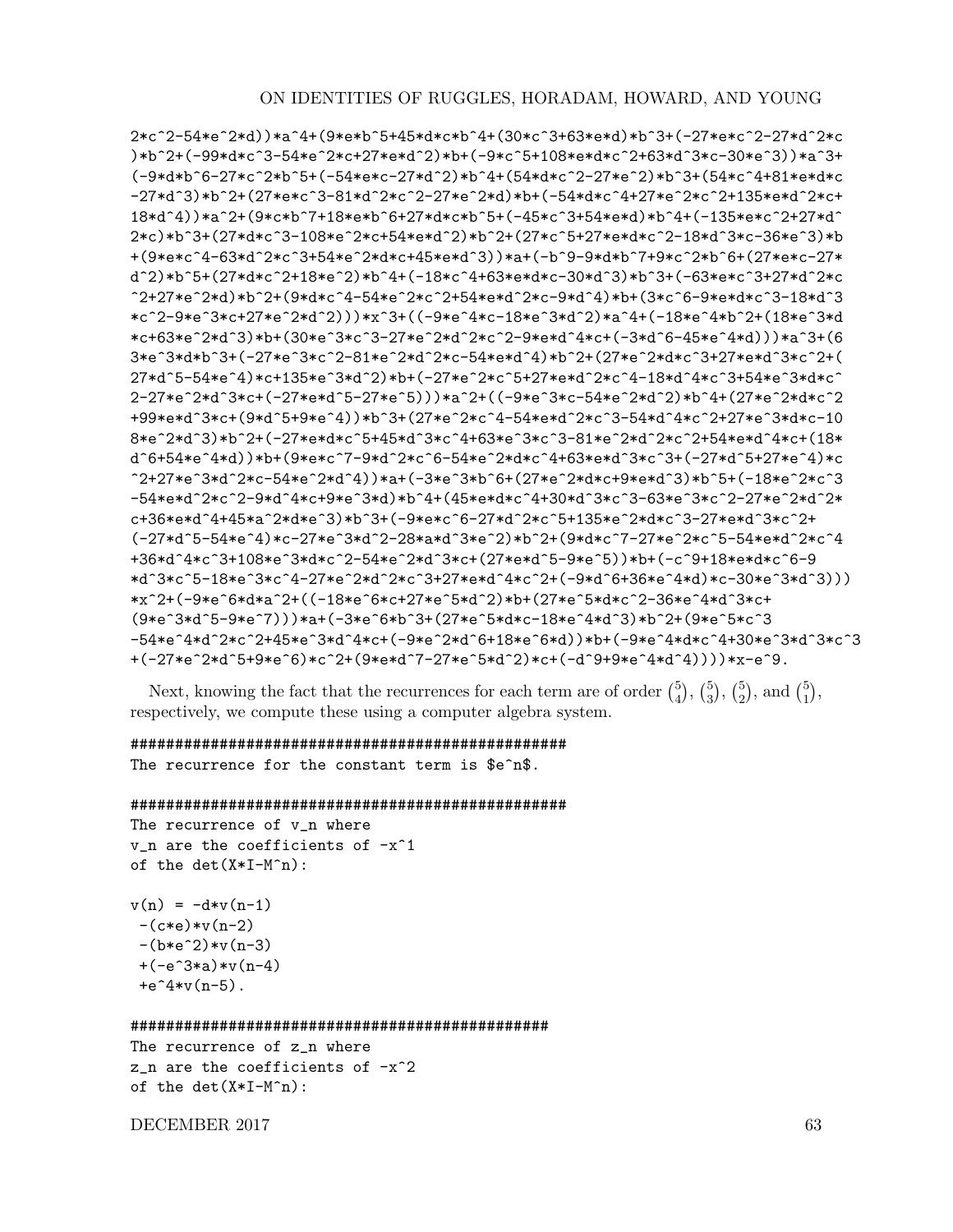```
z(n) = c \cdot z(n-1)+(a*e-b*d)*z(n-2)+(e*(b^2+d)-a*(2*c*e-d^2))*z(n-3)+(e^2*(a^2+b)+d^3-d*e*(a*b+3*c))*z(n-4)+(e*(2*e^2+2*a*d*e+e*c*(a^2+2*b)-b*d^2))*z(n-5)
+(e^2*(d^2-c*e-a^3*e-3*a*b*e+a*c*d))*z(n-6)
+(-e^3*(d*a^2+a*e-c^2+2*b*d))*z(n-7))+(-e^4*(a*c+d))*z(n-8))+(-e^5*b)*z(n-9)+(-e^6) *z(n-10).
```

```
###############################################
```

```
The recurrence of y_n where
y_n are the coefficients of -x^3
of the det(X*I-M^n):
```

```
y(n) = -b*y(n-1)+(-a*c-d)*y(n-2)+(-a*e+c^2-a^2*d-2*b*d)*y(n-3)
+(-a^3*e-3*a*b*e+a*c*d-c*e+d^2)*y(n-4)+(2*e^2+e*(2*a*d+a^2*c+2*b*c)-b*d^2 )*y(n-5)
+(e^2*(a^2+b)+e*(-3*c*d-a*b*d)+d^3)*y(n-6)+(e*(b^2*e+a*d^2+d*e-2*a*c*e))*y(n-7)
+(e^2*(a*e-b*d) )*y(n-8)
+(c*e^3)*y(n-9)+(-e^4)*y(n-10).
```

```
###############################################
```
The recurrence of x\_n where x\_n are the coefficients of x^4 of the  $det(X*I-M^n):$ 

```
x(n) = a*x(n-1)+(b)*x(n-2)+(c)*x(n-3)+(d)*x(n-4)+(e)*x(n-5).
```
## Acknowledgement

The authors would like to thank Paul Young for pointing out reference [6] and the fact that the recurrences  $R_k(i, r)$  are sequences of order  $\binom{r}{i}$  $\binom{r}{i}$ . This helped greatly in the proofs. In addition, the authors would like to thank an anonymous referee for many helpful suggestions which greatly improved the text and clarity of the paper.